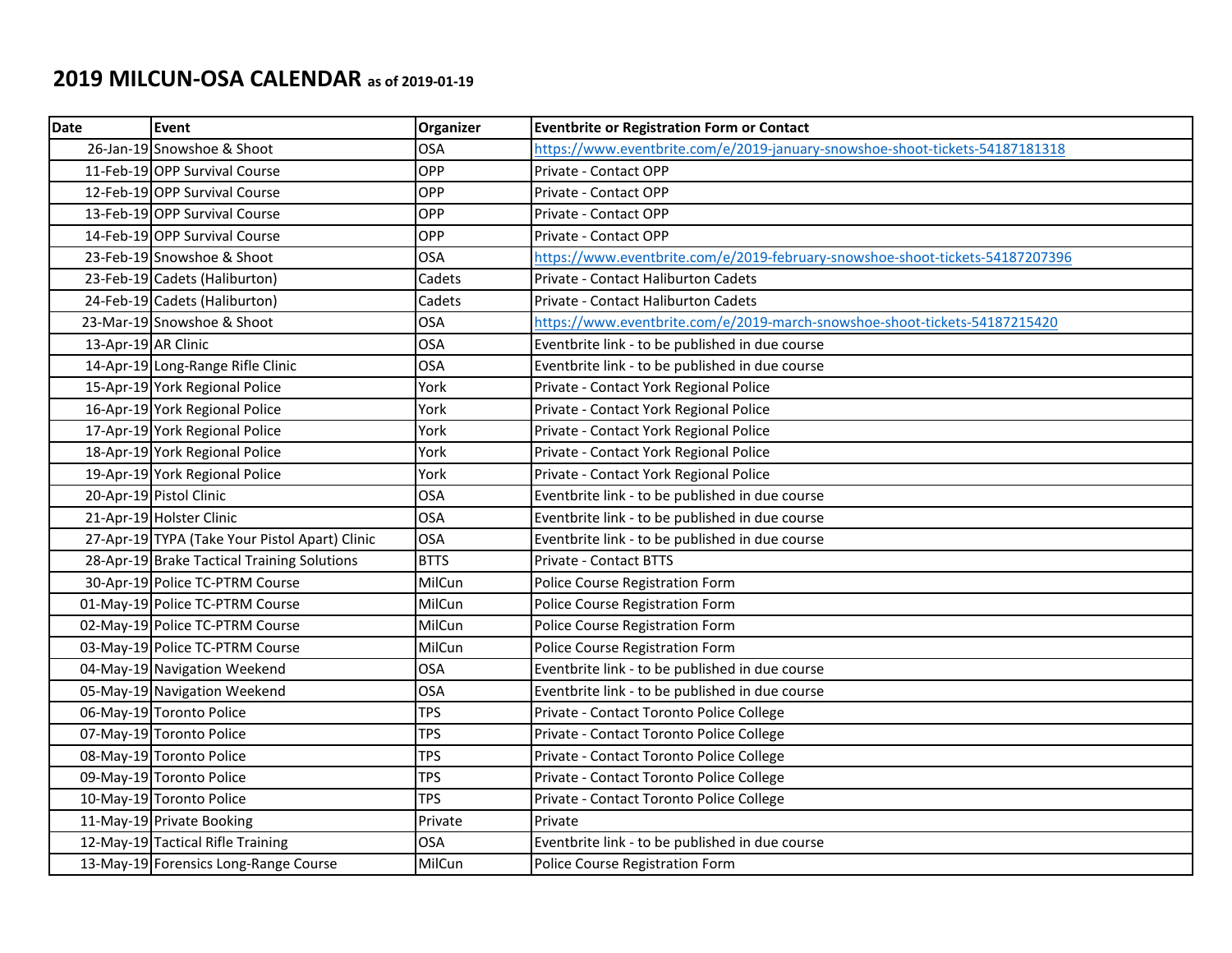| 14-May-19 Forensics Long-Range Course       | MilCun      | Police Course Registration Form                 |
|---------------------------------------------|-------------|-------------------------------------------------|
| 15-May-19 Forensics Long-Range Course       | MilCun      | Police Course Registration Form                 |
| 16-May-19 Forensics Long-Range Course       | MilCun      | Police Course Registration Form                 |
| 17-May-19 Forensics Long-Range Course       | MilCun      | Police Course Registration Form                 |
| 18-May-19 Reloading Clinic                  | <b>OSA</b>  | Eventbrite link - to be published in due course |
| 19-May-19 Reloading Clinic                  | <b>OSA</b>  | Eventbrite link - to be published in due course |
| 20-May-19 Ontario Provincial Police         | OPP         | Private - Contact OPP                           |
| 21-May-19 Ontario Provincial Police         | OPP         | Private - Contact OPP                           |
| 22-May-19 Ontario Provincial Police         | OPP         | Private - Contact OPP                           |
| 23-May-19 Ontario Provincial Police         | OPP         | Private - Contact OPP                           |
| 24-May-19 Ontario Provincial Police         | OPP         | Private - Contact OPP                           |
| 25-May-19 Brake Tactical Training Solutions | <b>BTTS</b> | Private - Contact BTTS                          |
| 26-May-19 Brake Tactical Training Solutions | <b>BTTS</b> | Private - Contact BTTS                          |
| 27-May-19 Ontario Provincial Police         | OPP         | Private - Contact OPP                           |
| 28-May-19 Ontario Provincial Police         | OPP         | Private - Contact OPP                           |
| 29-May-19 Ontario Provincial Police         | OPP         | Private - Contact OPP                           |
| 30-May-19 Ontario Provincial Police         | OPP         | Private - Contact OPP                           |
| 31-May-19 Ontario Provincial Police         | OPP         | Private - Contact OPP                           |
| 01-Jun-19 Scenario Training                 | <b>OSA</b>  | Eventbrite link - to be published in due course |
| 02-Jun-19 Long-Range Rifle Practice         | <b>OSA</b>  | Eventbrite link - to be published in due course |
| 03-Jun-19 Ontario Provincial Police         | OPP         | Private - Contact OPP                           |
| 04-Jun-19 Ontario Provincial Police         | OPP         | Private - Contact OPP                           |
| 05-Jun-19 Ontario Provincial Police         | <b>OPP</b>  | Private - Contact OPP                           |
| 06-Jun-19 Ontario Provincial Police         | OPP         | Private - Contact OPP                           |
| 07-Jun-19 Ontario Provincial Police         | OPP         | Private - Contact OPP                           |
| 08-Jun-19 Private Booking                   | Private     | Private                                         |
| 09-Jun-19 Hunter Challenge                  | <b>OSA</b>  | Eventbrite link - to be published in due course |
| 10-Jun-19 Ontario Provincial Police         | OPP         | Private - Contact OPP                           |
| 11-Jun-19 Ontario Provincial Police         | OPP         | Private - Contact OPP                           |
| 12-Jun-19 Ontario Provincial Police         | OPP         | Private - Contact OPP                           |
| 13-Jun-19 Ontario Provincial Police         | OPP         | Private - Contact OPP                           |
| 14-Jun-19 Ontario Provincial Police         | OPP         | Private - Contact OPP                           |
| 15-Jun-19 Scenario Match                    | OSA         | Eventbrite link - to be published in due course |
| 16-Jun-19 Speed Challenge Training          | <b>OSA</b>  | Eventbrite link - to be published in due course |
| 17-Jun-19 Ontario Legislative Assembly      | OLA         | Private - Contact OLA                           |
| 18-Jun-19 Ontario Legislative Assembly      | OLA         | Private - Contact OLA                           |
| 19-Jun-19 Ontario Legislative Assembly      | OLA         | Private - Contact OLA                           |
| 20-Jun-19 Ontario Legislative Assembly      | OLA         | Private - Contact OLA                           |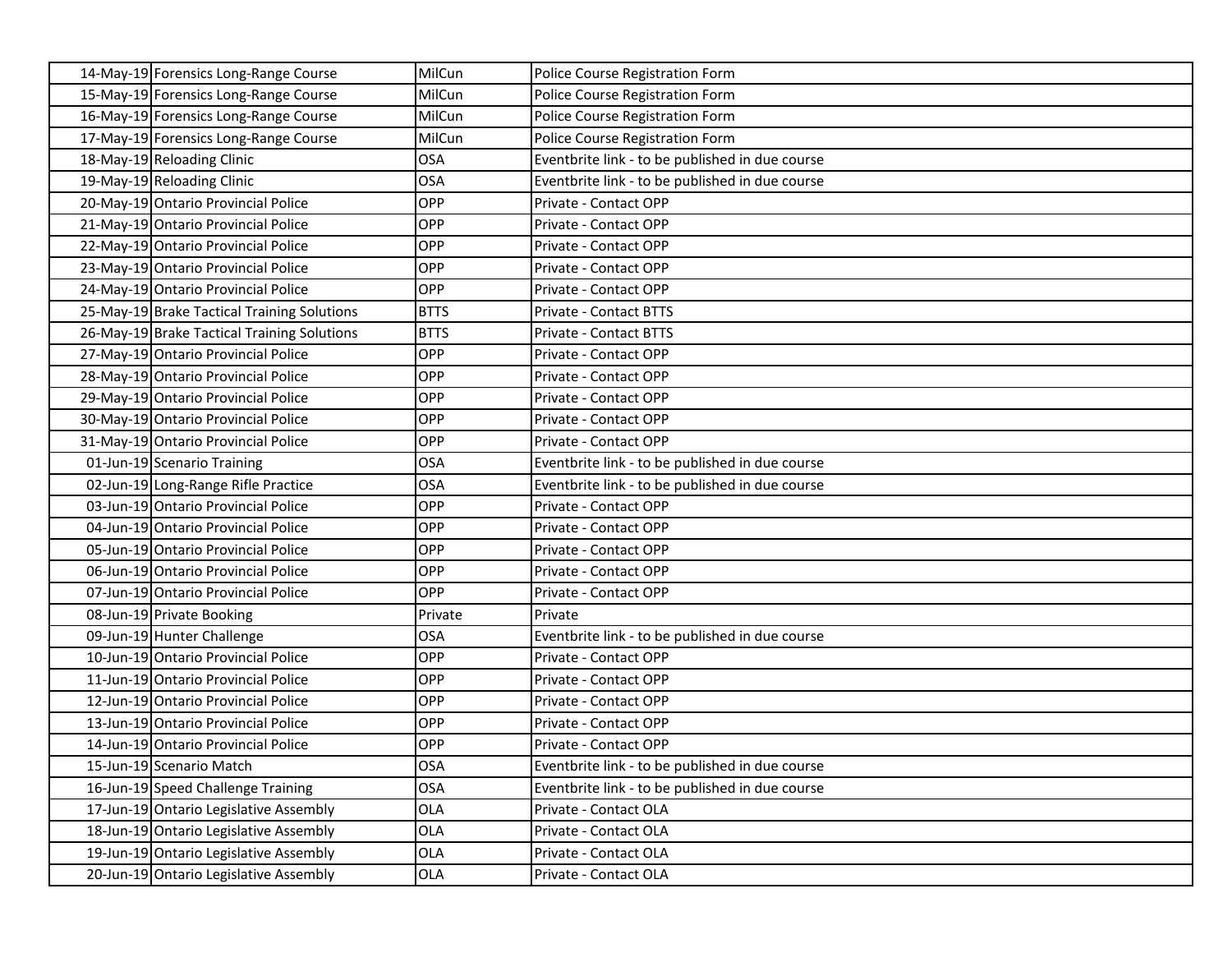| 21-Jun-19 Ontario Legislative Assembly          | <b>OLA</b>  | Private - Contact OLA                                                 |
|-------------------------------------------------|-------------|-----------------------------------------------------------------------|
| 22-Jun-19 Brake Tactical Training Solutions     | <b>BTTS</b> | Private - Contact BTTS                                                |
| 23-Jun-19 Brake Tactical Training Solutions     | <b>BTTS</b> | Private - Contact BTTS                                                |
| 25-Jun-19 Advanced Police Pistol Course         | MilCun      | Police Course Registration Form                                       |
| 26-Jun-19 Advanced Police Pistol Course         | MilCun      | Police Course Registration Form                                       |
| 27-Jun-19 Advanced Police Pistol Course         | MilCun      | Police Course Registration Form                                       |
| 29-Jun-19 Private Booking                       | Private     | Private                                                               |
| 30-Jun-19 Canada Day Weekend                    |             |                                                                       |
| 01-Jul-19 Canada Day Weekend                    |             |                                                                       |
| 06-Jul-19 3-Gun Open Challenge                  | <b>OSA</b>  | Eventbrite link - to be published in due course                       |
| 07-Jul-19 Service Rifle Training                | <b>OSA</b>  | Eventbrite link - to be published in due course                       |
| 07-Jul-19 Operational Pistol Training           | <b>OSA</b>  | Eventbrite link - to be published in due course                       |
| 08-Jul-19 Enhanced (Long-Range) Rifle Skills #1 | MilCun      | Civilian Course Registration Form - FULL - see course 19-23 August #3 |
| 09-Jul-19 Enhanced (Long-Range) Rifle Skills #1 | MilCun      | Civilian Course Registration Form - FULL - see course 19-23 August #3 |
| 10-Jul-19 Enhanced (Long-Range) Rifle Skills #1 | MilCun      | Civilian Course Registration Form - FULL - see course 19-23 August #3 |
| 11-Jul-19 Enhanced (Long-Range) Rifle Skills #1 | MilCun      | Civilian Course Registration Form - FULL - see course 19-23 August #3 |
| 12-Jul-19 Enhanced (Long-Range) Rifle Skills #1 | MilCun      | Civilian Course Registration Form - FULL - see course 19-23 August #3 |
| 13-Jul-19 Operational PRS-Style Training        | <b>OSA</b>  | Eventbrite link - to be published in due course                       |
| 14-Jul-19 Long-Range Rifle Practice             | <b>OSA</b>  | Eventbrite link - to be published in due course                       |
| 15-Jul-19 Enhanced Pistol Skills                | MilCun      | Civilian Course Registration Form                                     |
| 16-Jul-19 Enhanced Pistol Skills                | MilCun      | Civilian Course Registration Form                                     |
| 17-Jul-19 Enhanced Pistol Skills                | MilCun      | Civilian Course Registration Form                                     |
| 18-Jul-19 Private Booking                       | Private     | Private                                                               |
| 19-Jul-19 Private Booking                       | Private     | Private                                                               |
| 20-Jul-19 Brake Tactical Training Solutions     | <b>BTTS</b> | <b>Private - Contact BTTS</b>                                         |
| 21-Jul-19 Brake Tactical Training Solutions     | <b>BTTS</b> | <b>Private - Contact BTTS</b>                                         |
| 22-Jul-19 Enhanced (Long-Range) Rifle Skills #2 | MilCun      | Civilian Course Registration Form - FULL - see course 19-23 August #3 |
| 23-Jul-19 Enhanced (Long-Range) Rifle Skills #2 | MilCun      | Civilian Course Registration Form - FULL - see course 19-23 August #3 |
| 24-Jul-19 Enhanced (Long-Range) Rifle Skills #2 | MilCun      | Civilian Course Registration Form - FULL - see course 19-23 August #3 |
| 25-Jul-19 Enhanced (Long-Range) Rifle Skills #2 | MilCun      | Civilian Course Registration Form - FULL - see course 19-23 August #3 |
| 26-Jul-19 Enhanced (Long-Range) Rifle Skills #2 | MilCun      | Civilian Course Registration Form - FULL - see course 19-23 August #3 |
| 27-Jul-19 Service Rifle Championship            | <b>OSA</b>  | Eventbrite link - to be published in due course                       |
| 28-Jul-19 Service Rifle Championship            | <b>OSA</b>  | Eventbrite link - to be published in due course                       |
| 29-Jul-19 Range Closed for Maintenance          | MilCun      | MilCun                                                                |
| 30-Jul-19 Range Closed for Maintenance          | MilCun      | MilCun                                                                |
| 31-Jul-19 Range Closed for Maintenance          | MilCun      | MilCun                                                                |
| 01-Aug-19 Range Closed for Maintenance          | MilCun      | MilCun                                                                |
| 02-Aug-19 Range Closed for Maintenance          | MilCun      | MilCun                                                                |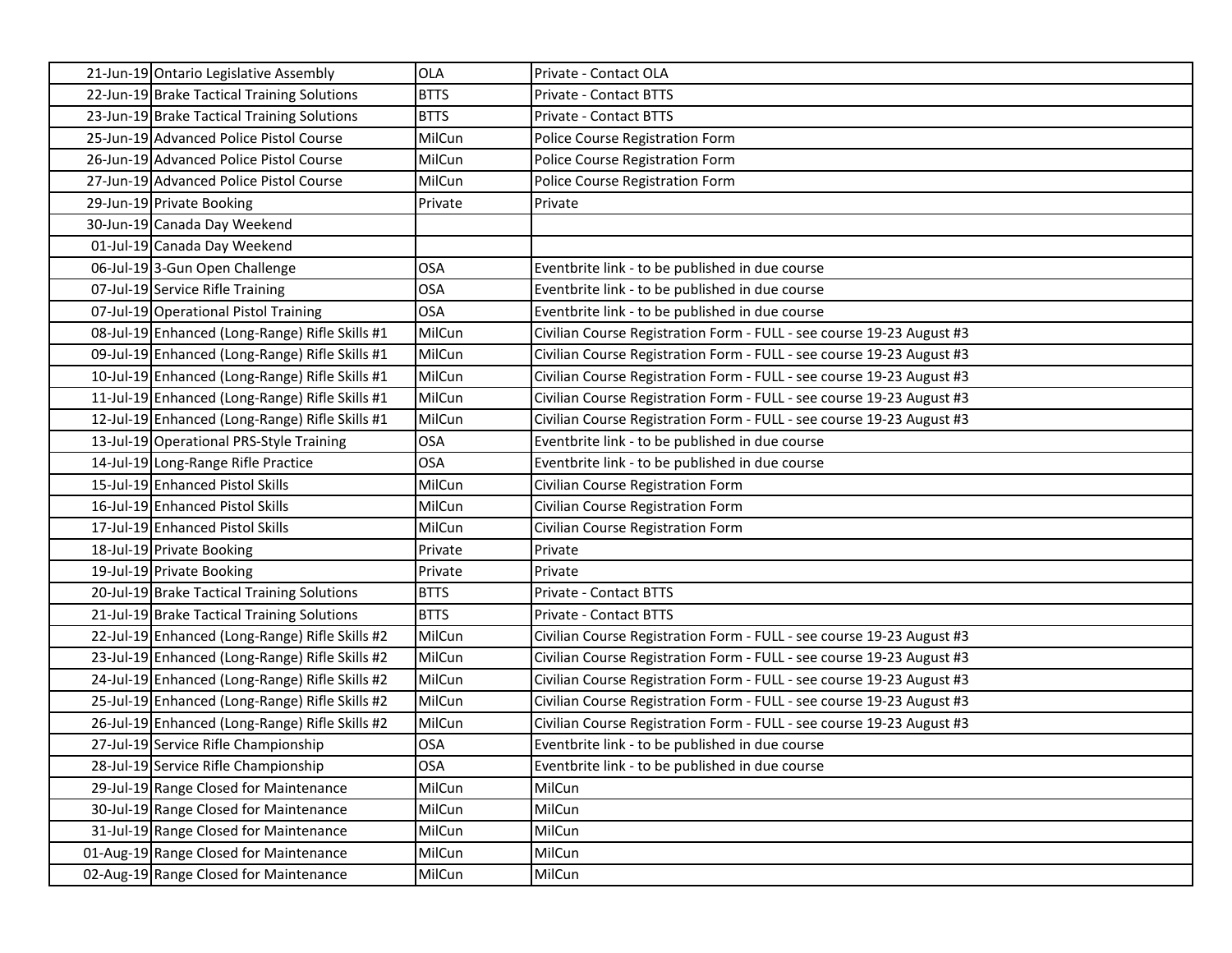| 03-Aug-19 Civic Holiday Weekend                        |                |                                                                       |
|--------------------------------------------------------|----------------|-----------------------------------------------------------------------|
| 04-Aug-19 Civic Holiday Weekend                        |                |                                                                       |
| 05-Aug-19 Civic Holiday Weekend                        |                |                                                                       |
| 06-Aug-19 C3GC Prep and Zeroing                        | MilCun         | MilCun                                                                |
| 07-Aug-19 Canadian 3-Gun Challenge                     | <b>OSA</b>     | <b>C3GC Registration Form</b>                                         |
| 10-Aug-19 Private Booking                              | Private        | Private                                                               |
| 11-Aug-19 Operational PRS-Style Match                  | <b>OSA</b>     | Eventbrite link - to be published in due course                       |
| 13-Aug-19 Precision/Sniper Competition Course          | MilCun         | Civilian Course Registration Form                                     |
| 14-Aug-19 Precision/Sniper Competition Course          | MilCun         | Civilian Course Registration Form                                     |
| 15-Aug-19 Precision/Sniper Competition Course          | MilCun         | Civilian Course Registration Form                                     |
| 16-Aug-19 Precision/Sniper Competition Course          | MilCun         | Civilian Course Registration Form                                     |
| 17-Aug-19 Precision/Sniper Competition Course          | MilCun         | Civilian Course Registration Form                                     |
| 17-Aug-19 Precision/Sniper Match                       | <b>OSA</b>     | Eventbrite link - to be published in due course                       |
| 18-Aug-19 Long-Range Rifle Practice                    | <b>OSA</b>     | Eventbrite link - to be published in due course                       |
| 19-Aug-19 Enhanced (Long-Range) Rifle Skills #3        | MilCun         | Civilian Course Registration Form                                     |
| 20-Aug-19 Enhanced (Long-Range) Rifle Skills #3        | MilCun         | Civilian Course Registration Form                                     |
| 21-Aug-19 Enhanced (Long-Range) Rifle Skills #3        | MilCun         | Civilian Course Registration Form                                     |
| 22-Aug-19 Enhanced (Long-Range) Rifle Skills #3        | MilCun         | Civilian Course Registration Form                                     |
| 23-Aug-19 Enhanced (Long-Range) Rifle Skills #3        | MilCun         | Civilian Course Registration Form                                     |
|                                                        |                |                                                                       |
| 24-Aug-19 Brake Tactical Training Solutions            | <b>BTTS</b>    | Private - Contact BTTS                                                |
| 25-Aug-19 Brake Tactical Training Solutions            | <b>BTTS</b>    | Private - Contact BTTS                                                |
| 31-Aug-19 Labour Day Weekend                           |                |                                                                       |
| 01-Sep-19 Labour Day Weekend                           |                |                                                                       |
| 02-Sep-19 Labour Day Weekend                           |                |                                                                       |
| 07-Sep-19 Tories on Target                             | <b>HKLB MP</b> | Contact - Constituency Office for Haliburton - Kawartha Lakes - Brock |
| 08-Sep-19 Speed Challenge Championship                 | <b>OSA</b>     | Eventbrite link - to be published in due course                       |
| 09-Sep-19 Toronto Police                               | <b>TPS</b>     | Private - Contact Toronto Police College                              |
| 10-Sep-19 Toronto Police                               | <b>TPS</b>     | Private - Contact Toronto Police College                              |
| 11-Sep-19 Toronto Police                               | <b>TPS</b>     | Private - Contact Toronto Police College                              |
| 12-Sep-19 Toronto Police                               | <b>TPS</b>     | Private - Contact Toronto Police College                              |
| 13-Sep-19 Toronto Police                               | <b>TPS</b>     | Private - Contact Toronto Police College                              |
| 14-Sep-19 Hunter Marksmanship Weekend                  | MilCun         | Civilian Course Registration Form                                     |
| 15-Sep-19 Hunter Marksmanship Weekend                  | MilCun         | Civilian Course Registration Form                                     |
| 16-Sep-19 Police Sniper 1                              | MilCun         | Police Course Registration Form                                       |
| 17-Sep-19 Police Sniper 1                              | MilCun         | Police Course Registration Form                                       |
| 18-Sep-19 Police Sniper 1                              | MilCun         | <b>Police Course Registration Form</b>                                |
| 19-Sep-19 Police Sniper 1<br>20-Sep-19 Police Sniper 1 | MilCun         | Police Course Registration Form                                       |